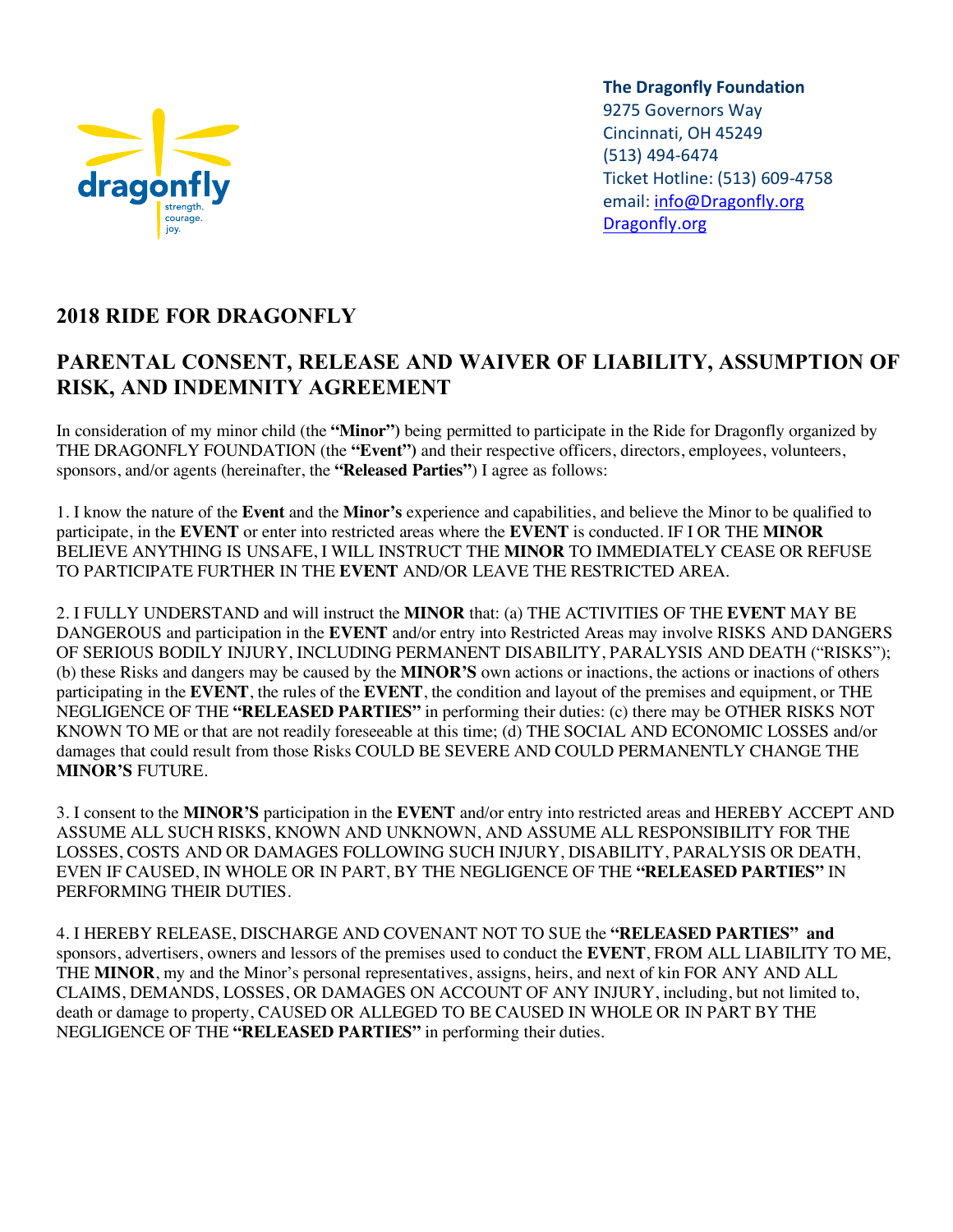5. If, despite, this **Release,** I, the **Minor** or anyone on the **Minor's** behalf makes a claim against any of the **"RELEASED PARTIES"** named above, I AGREE TO INDEMNIFY AND SAVE AND HOLD HARMLESS THE **"RELEASED PARTIES"** and each of them from ANY LITIGATION EXPENSES, ATTORNEY FEES, LOSS, LIABILITY, DAMAGE, OR COST THEY MAY INCUR DUE TO THE CLAIM MADE AGAINST ANY OF THE **"RELEASED PARTIES"** NAMED ABOVE, ASSERTING NEGLIGENCE ON THE PART OF THE **"RELEASED PARTIES"** in performing their duties6. I sign this agreement on my own behalf and on behalf of the **Minor**.

I HAVE READ THIS PARENTAL CONSENT, RELEASE AND WAIVER OF LIABILITY, ASSUMPTION OF RISK, AND INDEMNITY AGREEMENT, UNDERSTAND THAT BY SIGNING IT I GIVE UP SUBSTANTIAL RIGHTS I AND/OR THE **MINOR** WOULD OTHERWISE HAVE TO RECOVER DAMAGES FOR LOSSES OCCASIONED BY THE **"RELEASED PARTIES"** FAULT, AND SIGN IT VOLUNTARILY AND WITHOUT INDUCEMENT.

I understand that THE DRAGONFLY FOUNDATION is relying on the statements I have made herein in allowing me to participate in the Event and hereby certify that said statements are true and accurate.

THE PARENT OR GUARDIAN HAS READ AND VOLUNTARILY SIGNS THE WAIVER AND RELEASE OF LIABILITY AND INDEMNITY AGREEMENT AND DOES SO VOLUNTARILY AND WITH THE UNDERSTANDING THAT SUBSTANTIAL RIGHTS ARE BEING GIVEN UP. I/WE FURTHER ACKNOWLEDGE THAT FAILURE TO WITNESS OR NOTARIZE THIS AGREEMENT SHALL NOT AFFECT ITS VALIDITY.

## **2018 RIDE FOR DRAGONFLY EVENT WAIVER**

| SIGNATURE OF PARENT/GUARDIAN                                                    |                        |
|---------------------------------------------------------------------------------|------------------------|
| <b>I HAVE READ THIS RELEASE</b>                                                 |                        |
| Parent or Guardian (Signature) (Circle One)                                     | Father/Mother/Guardian |
|                                                                                 |                        |
| Date. I represent that I have sole legal custody or am the sole parent/guardian |                        |
|                                                                                 |                        |
| (INITIAL)                                                                       |                        |
| <b>I HAVE READ THIS RELEASE</b>                                                 |                        |
|                                                                                 | Father/Mother/Guardian |
| Parent or Guardian (Signature) (Circle One)                                     |                        |
| Date.                                                                           |                        |
|                                                                                 |                        |
|                                                                                 |                        |